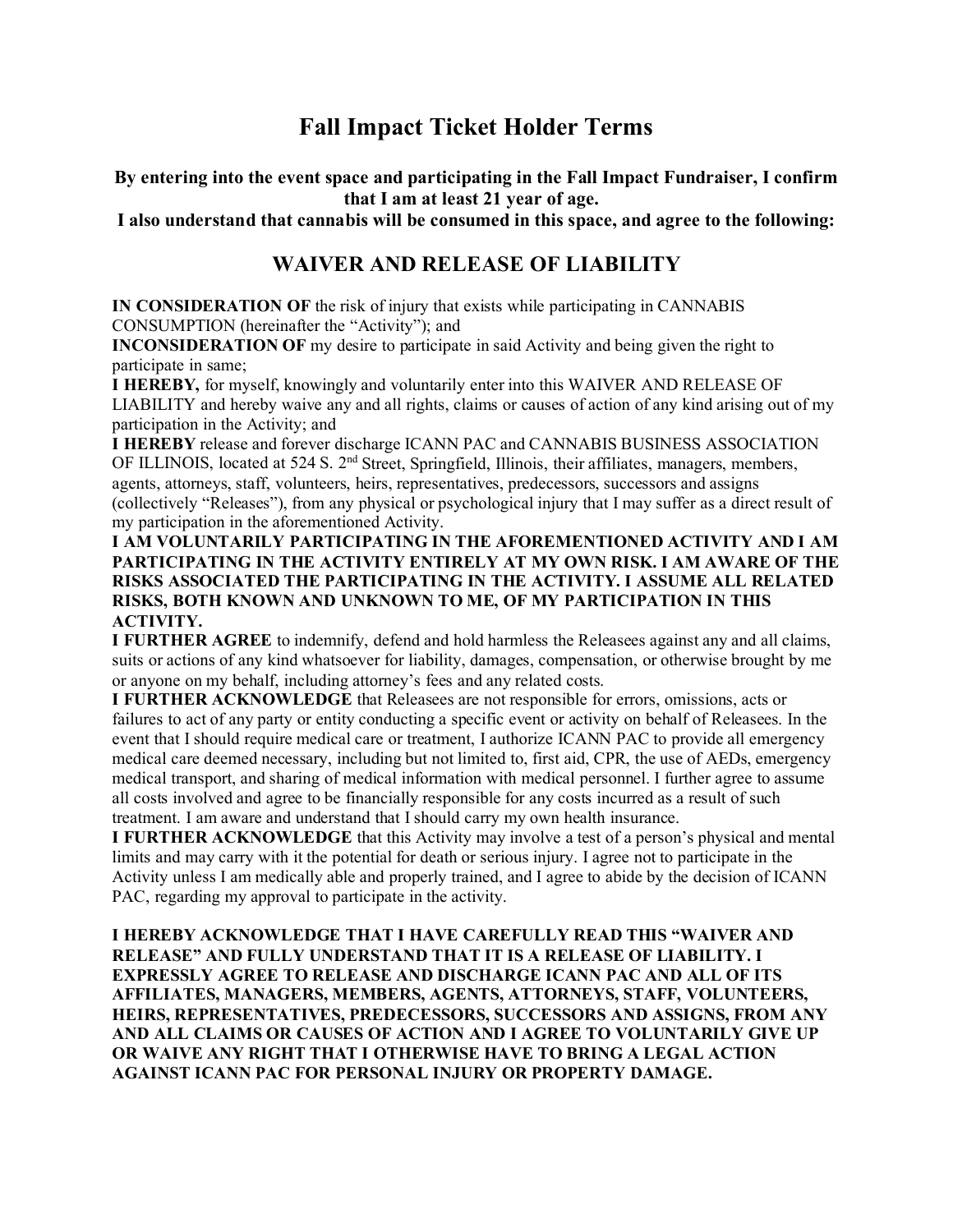**THIS AGREEMENT** was entered into at arm's-length, without duress or coercion, and is to be interpreted as an agreement between two parties of equal bargaining strength. Both Participant and ICANN PAC agree that this agreement is clear and unambiguous as to its terms, and that no other evidence shall be used or admitted to alter or explain the terms of this agreement, but that it will be interpreted based on the language in accordance with the purposes for which it is entered into.

### **I, PARTICIPANT, AFFIRM THAT I AM OF THE AGE OF 21 YEARS OR OLDER, AND THAT I FULLY UNDERSTAND ITS CONTENT AND THAT THIS RELEASE CANNOT BE MODIFIED ORALLY. I AM AWARE THAT THIS IS A RELEASE OF LIABILITY AND A CONTRACT THAT I AM ENTERING TO OF MY OWN FREE WILL.**

### **Photo Use Release Form**

I hereby grant and authorize ICANN PAC the right to take, edit, alter, copy exhibit, publish, distribute, and make use of any and all pictures or video taken of me by ICANN PAC to be used in and/or for legally promotional materials including, but not limited to newsletters, flyers, posters brochures, advertisements, fundraising letters, annual reports, press kits and submissions to journalists, websites, social networking sites and other print and digital communications, without payment or any other consideration. This authorization extends to all languages, media, formats and markets now known or hereafter devised. This authorization shall continue indefinitely, unless I otherwise revoke said authorization in writing. I understand and agree that these materials shall become property of ICANN PAC and will not be returned.

I hereby hold harmless, and release ICANN PAC from all liability, petitions, and causes of action which I, my heirs, representative, executors, administrators, or any other persons may make while acting on my behalf or on behalf of my estate.

I warrant that I am of the age of consent (21 years or older) and that I am competent to contract in my own name. I have read this release before entering the event and I fully understand the contents, meaning and impact of this release.

### **COVID-19 POLICY**

#### **COVID-19 SAFETY INFORMATION**:

While participating in events held or sponsored by the ICANN Political Action Committee, ("ICANN PAC"), consistent with CDC guidelines, participants are encouraged to practice hand hygiene, "social distancing" and wear face coverings to reduce the risks of exposure to COVID-19. Because COVID-19 is extremely contagious and is spread mainly from person-to-person contact, ICANN PAC has put in place preventative measures to reduce the spread of COVID-19. However, ICANN PAC cannot guarantee that its participants, volunteers, partners, or others in attendance will not become infected with COVID-19.

In light of the ongoing spread of COVID-19, individuals who fall within any of the categories below should not engage in ICANN PAC events and/or other face to face fundraising activities. By attending an ICANN PAC event, you certify that you do not fall into any of the following categories:

- 1. Individuals who currently or within the past fourteen (14) days have experienced any symptoms associated with COVID-19, which include fever, cough, and shortness of breath among [others;](https://www.cdc.gov/coronavirus/2019-ncov/symptoms-testing/symptoms.html)
- 2. Individuals who have traveled at any point in the past fourteen (14) days either internationally or to a community in the U.S. that has experienced or is experiencing sustained community spread of COVID-19; or
- 3. Individuals who believe that they may have been exposed to a confirmed or suspected case of COVID-19 or have been diagnosed with COVID-19 and are not yet cleared as non-contagious by state or local public health authorities or the health care team responsible for their treatment.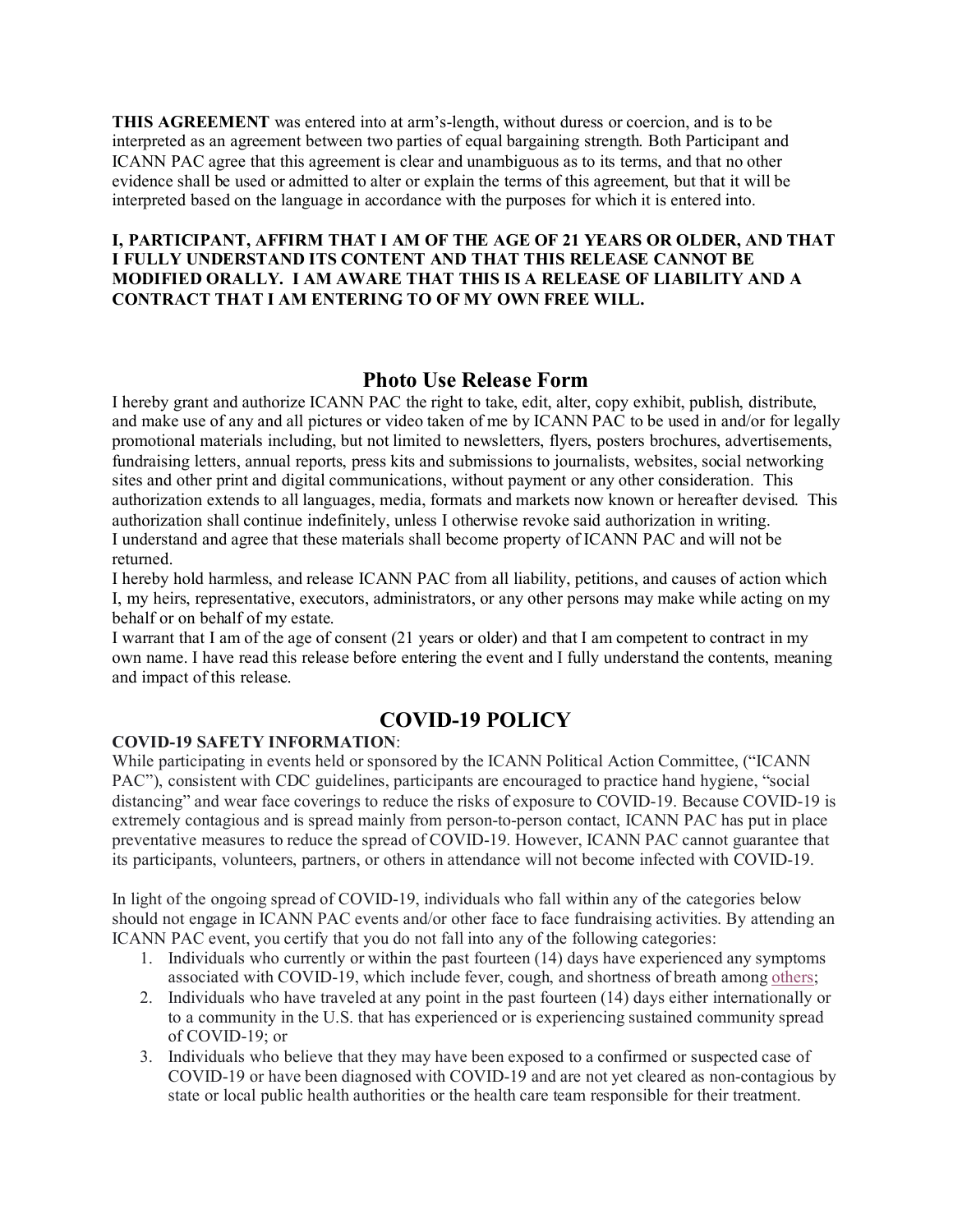### **DUTY TO SELF-MONITOR**:

Participants and volunteers agree to self-monitor for signs and symptoms of COVID-19 (symptoms typically include fever, cough, and shortness of breath) and, contact ICANN PAC if he/she experiences symptoms of COVID-19 within 14 days after participating or volunteering with ICANN PAC.

### **LIABILITY WAIVER AND RELEASE OF CLAIMS**:

By attending the Activity I acknowledge that I derive personal satisfaction and a benefit by virtue of my participation and/or voluntarism with ICANN PAC, and I willingly engage in ICANN PAC events and/or other fundraising activities (the "Activity").

### **RELEASE AND WAIVER**.

I HEREBY RELEASE, WAIVE AND FOREVER DISCHARGE ANY AND ALL LIABILITY, CLAIMS, AND DEMANDS OF WHATEVER KIND OR NATURE AGAINST THE ICANN PAC AND ITS AFFILIATED PARTNERS AND SPONSORS, INCLUDING IN EACH CASE, WITHOUT LIMITATION, THEIR DIRECTORS, OFFICERS, EMPLOYEES, VOLUNTEERS, AND AGENTS (THE "RELEASED PARTIES"), EITHER IN LAW OR IN EQUITY, TO THE FULLEST EXTENT PERMISSIBLE BY LAW, INCLUDING BUT NOT LIMITED TO DAMAGES OR LOSSES CAUSED BY THE NEGLIGENCE, FAULT OR CONDUCT OF ANY KIND ON THE PART OF THE RELEASED PARTIES, INCLUDING BUT NOT LIMITED TO DEATH, BODILY INJURY, ILLNESS, ECONOMIC LOSS OR OUT OF POCKET EXPENSES, OR LOSS OR DAMAGE TO PROPERTY, WHICH I, MY HEIRS, ASSIGNEES, NEXT OF KIN AND/OR LEGALLY APPOINTED OR DESIGNATED REPRESENTATIVES, MAY HAVE OR WHICH MAY HEREINAFTER ACCRUE ON MY BEHALF, WHICH ARISE OR MAY HEREAFTER ARISE FROM MY PARTICIPATION WITH THE ACTIVITY.

**ASSUMPTION OF THE RISK**. By attending the activity I acknowledge and understand the following: 1. Participation includes possible exposure to and illness from infectious diseases including but not limited to COVID-19. While particular rules and personal discipline may reduce this risk, the risk of serious illness and death does exist;

- 2. I knowingly and freely assume all such risks related to illness and infectious diseases, such as COVID-19, even if arising from the negligence or fault of the Released Parties; and
- 3. I hereby knowingly assume the risk of injury, harm and loss associated with the Activity, including any injury, harm and loss caused by the negligence, fault or conduct of any kind on the part of the Released Parties.

**MEDICAL ACKNOWLEDGMENT AND RELEASE**. I acknowledge the health risks associated with the Activity, including but not limited to transient dizziness, lightheaded, fainting, nausea, muscle cramping, musculoskeletal injury, joint pains, sprains and strains, heart attack, stroke, or sudden death. I agree that if I experience any of these or any other symptoms during the Activity, I will discontinue my participation immediately and seek appropriate medical attention. I DO HEREBY RELEASE AND FOREVER DISCHARGE THE RELEASED PARTIES FROM ANY CLAIM WHATSOEVER WHICH ARISES OR MAY HEREAFTER ARISE ON ACCOUNT OF ANY FIRST AID, TREATMENT, OR SERVICE RENDERED IN CONNECTION WITH MY PARTICIPATION IN THE ACTIVITY.